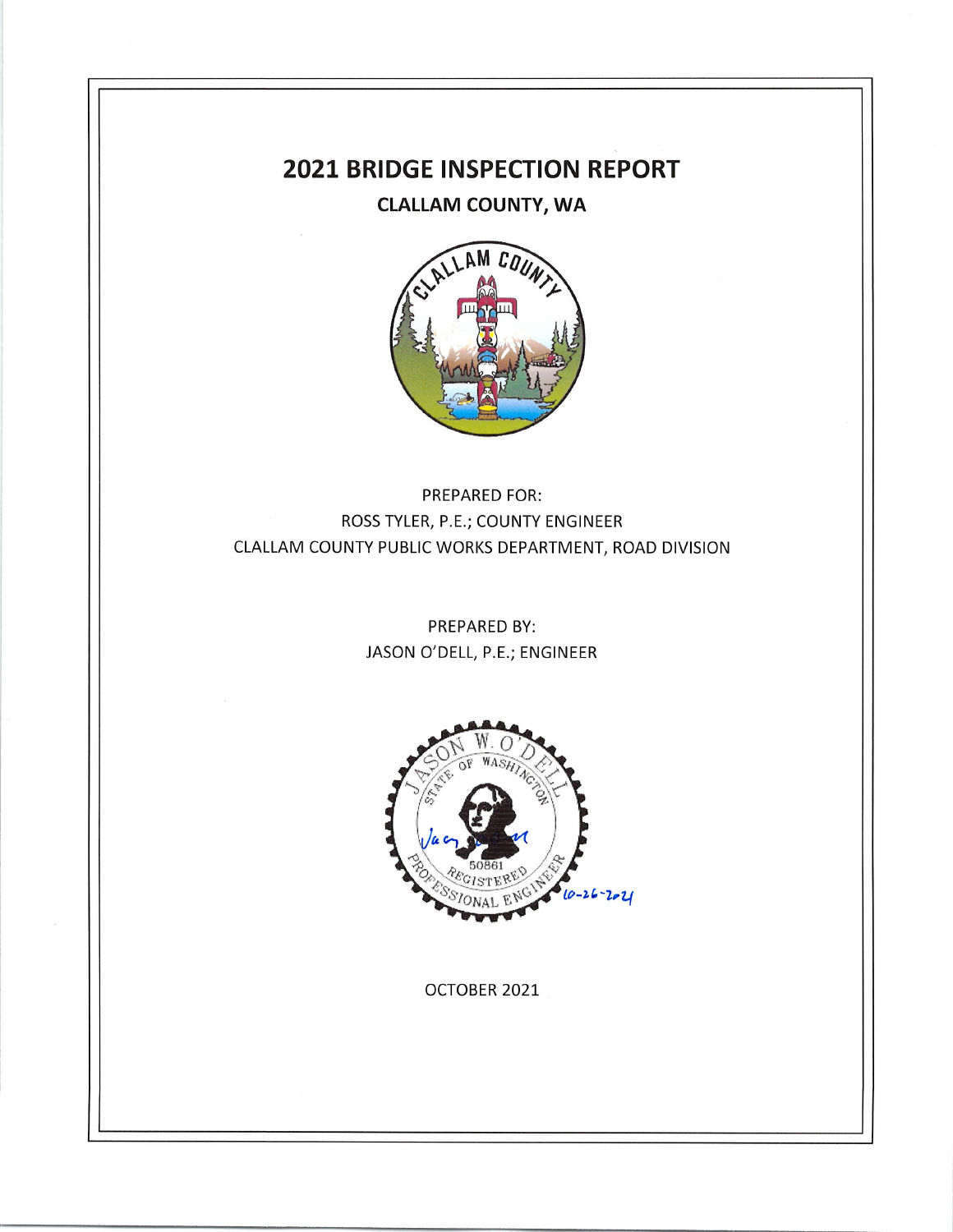# **TABLE OF CONTENTS**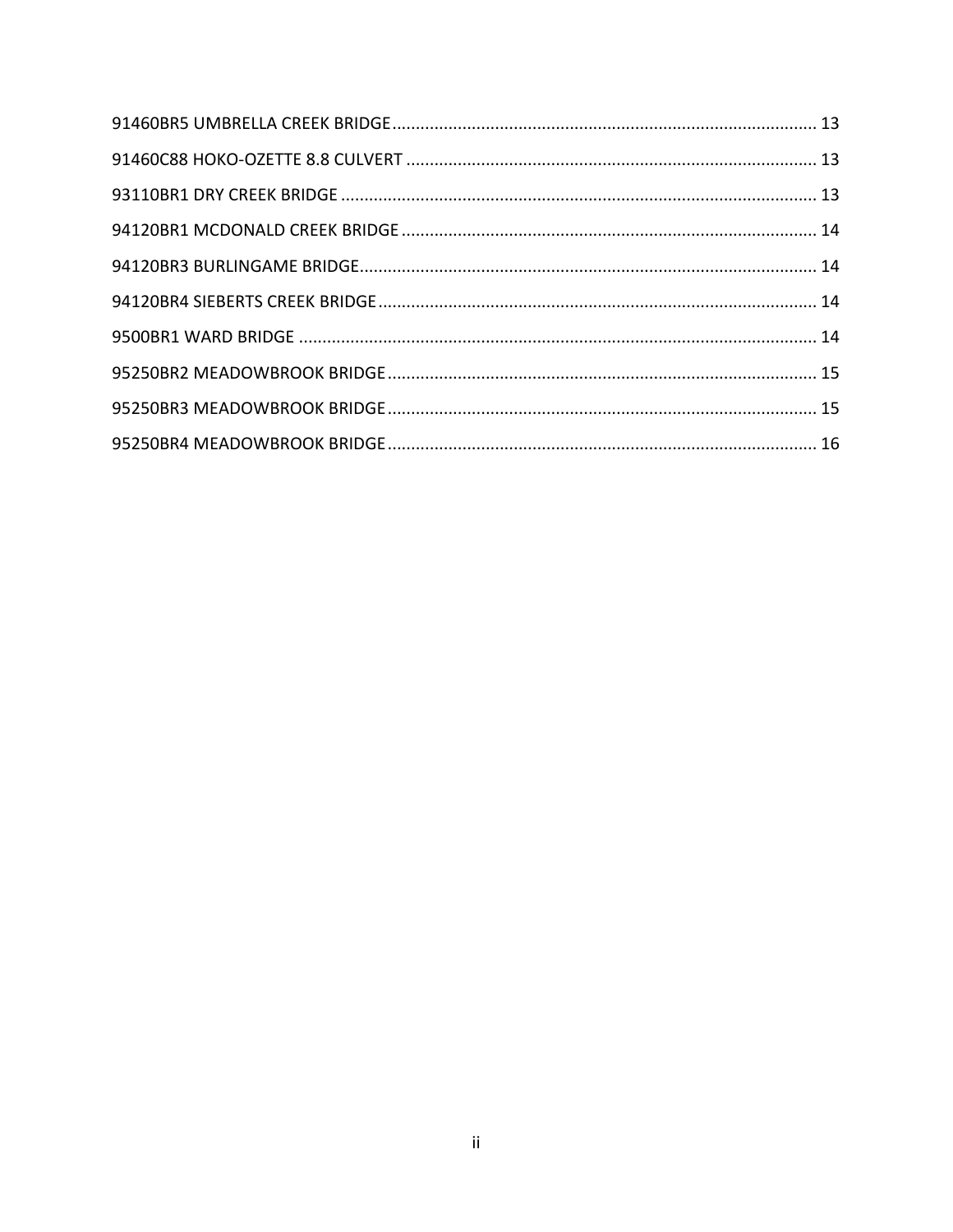#### <span id="page-3-0"></span>**INTRODUCTION**

This report is provided as fulfillment of the requirement of the Washington Administrative Code (WAC) section 136-20-060 which states, "Each County Engineer shall furnish the County Legislative Authority with a written report of the findings of the bridge inspection effort. This report shall be made available to said authority and shall be consulted during the preparation of the proposed six-year transportation program revision."

Clallam County is responsible for the maintenance of 35 bridges throughout its jurisdiction. Each bridge is inspected for general condition in accordance with the National Bridge Inspection Standards (NBIS) requirements. In addition to the general condition inspection, bridges with a feature that is considered to place the bridge at higher risk of sudden collapse are inspected in detail in regards to that critical feature.

## <span id="page-3-1"></span>**11050BR1 COLBY CREEK BRIDGE**

This bridge is located on the Mina Smith Road 0.70 miles north of the Quillayute Road intersection, and crosses Colby Creek. It is 65 feet long with a deck width of 29 feet. The bridge consists of a single span of prestressed concrete decked bulb "T" girders on a pile foundation. Constructed in 1980 with a design load capacity of HS 20, this structure is in good condition.

- Rip rap in front of the abutments appears stable at this time, however the slope of the rip-rap is quite steep. Undermining by erosion could cause significant failure of the rip rap protection. One of the probable failures during a seismic event would be in these embankments.
- The bridge deck wearing surface is asphalt and is in good condition.
- The superstructure is expected to perform satisfactorily during a seismic event. The pile supported substructure may not perform as well. A seismic evaluation was done on this structure early in 1995. The abutment embankments are steep, in the range of .5 horizontal to 1 vertical. A moderate seismic event may cause the abutments to slide, which in turn could cause a buckling failure of the supporting piles. A seismic summary of this bridge is available in the Engineering office.
- The steep embankments under the bridge make maintenance work, and cleaning of the bridge difficult. A cable restraint system has been installed to which workers may attach with a safety harnesse.

## <span id="page-3-2"></span>**11200BR1 SOLDUC RIVER BRIDGE**

This bridge is located on the Quillayute Road 0.33 miles west of the LaPush Road intersection, and crosses the SolDuc River. It is 220 feet long with a deck width of 21 feet. The bridge consists of a 150-foot long single span steel through truss on a pier foundation, with 35'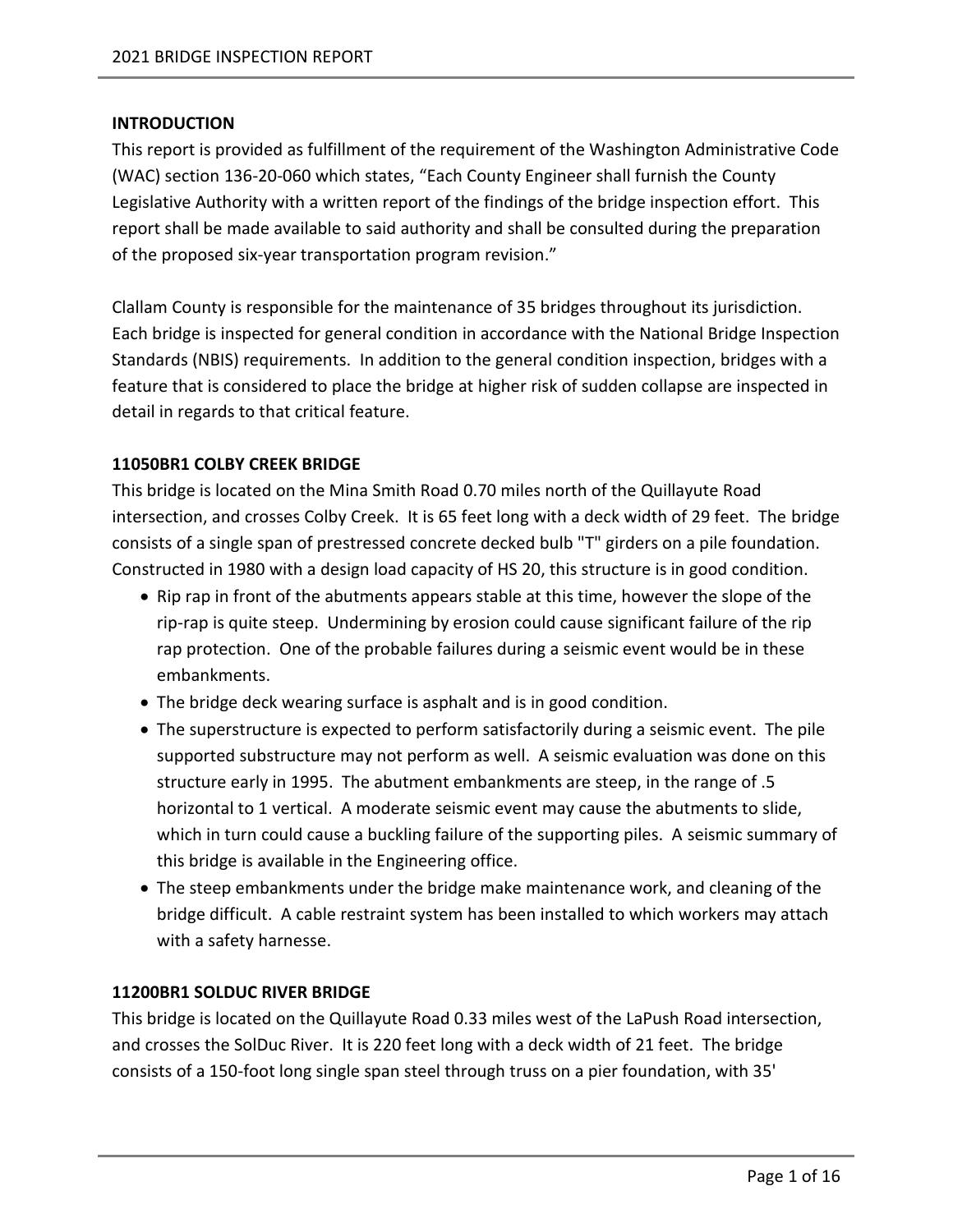concrete approach spans at each end. Relocated in 1962 with a design load capacity of HS 15, this structure is in good condition, but is posted with a load restriction.

- Steel bridges are prone to fatigue failure. Due to the geometry of the structure and the potential for fatigue failure, fracture critical inspections are performed on this structure on a two-year cycle. A structural engineering consultant was retained in 1995 to evaluate the fatigue life of this bridge. Relocated from State route 101 near Forks to its present location in 1962, this 1925 structure has suffered a lot of impact damage, and millions of load cycles from trucks and cars. The results of this evaluation indicate that while the structure is performing adequately, many of the truss members have probably exceeded their expected fatigue life.
- Full deck width transverse cracking is evident at both ends of the bridge.
- The bridge deck, and both approach decks are concrete. In September of 2001, we awarded a contract to repair spalled areas, replace the deck joint seals, and seal the concrete deck.
- A seismic evaluation of this structure was done early in 1995. While the superstructure may withstand a strong seismic event, many deficiencies were noted in the substructure. A seismic summary of this bridge is available in the Engineering office.
- Early in 2013 County Staff accomplished a repair to the steel portals on the main span. Unfortunately, early in 2014, the bridge portals have once again been damaged by nonpermitted, over-height loads. Then in 2019, another non-permitted over-height load hit the portals. This time the damage was severe enough that it made the bridge unsafe. An emergency closure was done and the portals were restored to a working condition.

## <span id="page-4-0"></span>**11670BR1 EATON CREEK BRIDGE**

This bridge is located on the Undi Road 1.78 miles southwest of the US101 intersection and crosses Bear Creek. It is 87 feet long with a deck width of 29 feet. The bridge consists of a single span of prestressed concrete decked bulb "T" girders supported on a pile foundation. Constructed in 1978 with a design load capacity of HS 20+, this structure is in good condition.

- Both approaches are in good condition however there is evidence of minor subsidence at east abutment/approach joint.
- The bridge deck wearing surface is asphalt and is in good condition.
- Both east and west embankments exhibit some erosion however it does not affect the stability of the structure.
- A seismic evaluation of this structure was done early in 1995. It was determined that this structure should behave well during a seismic event. The complete report is on file in the Engineering Department.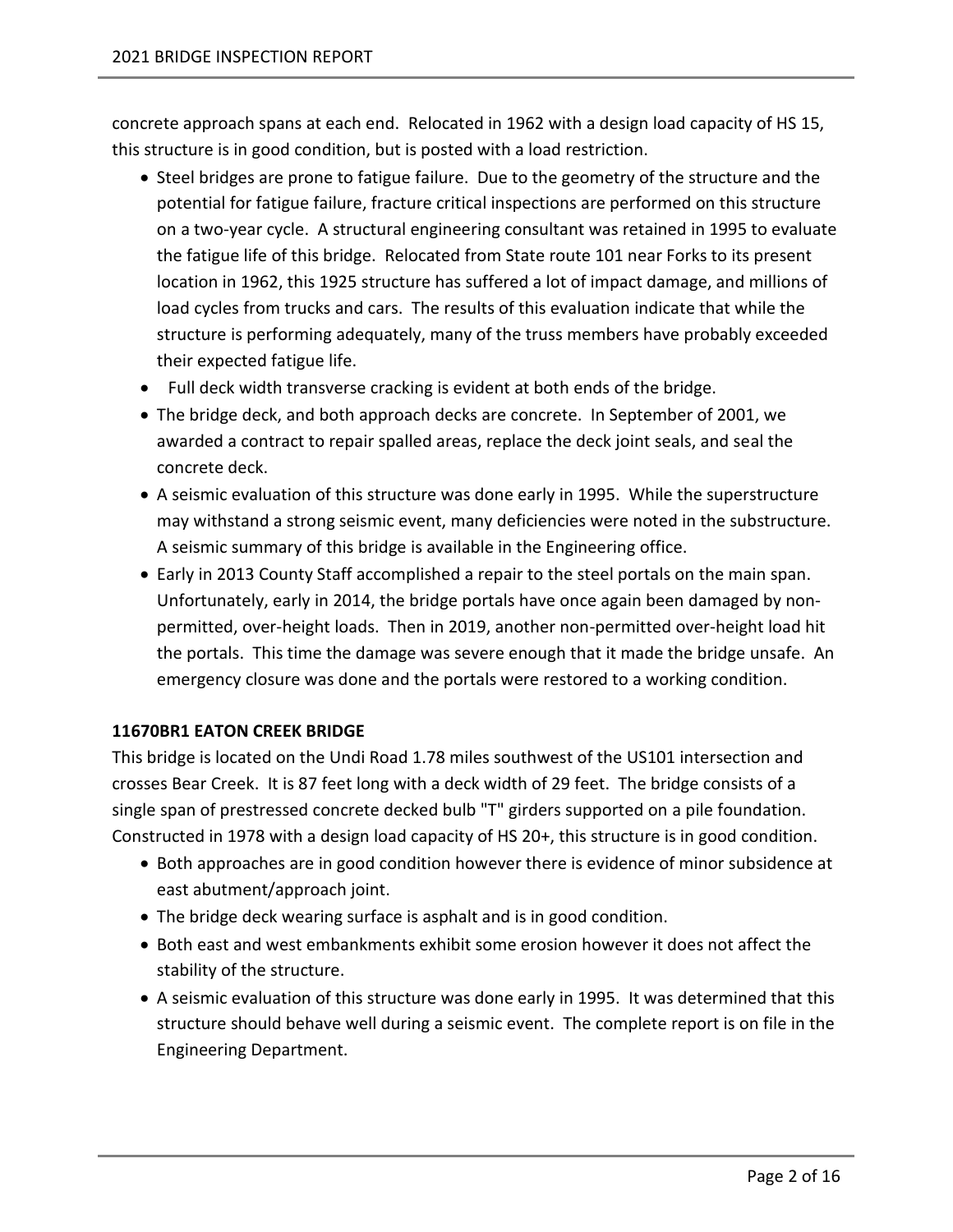#### <span id="page-5-0"></span>**13850BR1 ELK CREEK BRIDGE**

This bridge is located on Calawah Way 1.78 miles northeast of the US101 intersection, and crosses Elk Creek. It is 78 feet long with a deck width of 28 feet. The bridge consists of a reinforced concrete deck supported by the abutments, and two sets of piers located at 24 feet of the span from each abutment. Constructed in 1973 with a design load capacity of HS 20, this structure is in good condition.

- This bridge has settling issues and approaches have to be lowered every once in a while to reduce impact damage caused by vehicle traversing over the height differential.
- The bridge deck wearing surface is asphalt and is in good condition.
- Embankment erosion under the bridge has caused displacement of some rip rap sometime in the past. Not a problem at this time.
- The 3/16" steel casings, used as exterior forms for the concrete piles, tend to rust near the ground line. The rusting is not structural under operating conditions, but may affect seismic performance.
- A seismic evaluation of this structure was done early in 1995. While some structural retrofits were recommended to help minimize structural damage. It was determined that this structure should behave adequate during a seismic event. The complete report is on file in the Engineering Department.

#### <span id="page-5-1"></span>**15030BR1 SHUWAH BIRDGE**

This bridge is located on the Maxfield Road 0.29 miles east of the US101 intersection, and crosses the SolDuc River. It is 278 feet long with a deck width of 28 feet. The bridge consists of a cast in place reinforced concrete deck on steel "I" beam girders. Constructed in 1987, this structure is in good condition.

- The bridge approaches are in good condition
- The bridge deck wearing surface is concrete. The cracking noted in the deck shortly after completion is being monitored however it appears to be unchanged from last inspection.
- We have determined that the hinge pins in the slant legs of the substructure need to be tested on a six-year cycle using testing equipment not in the County inventory. This testing has been done either by private consultant or by WSDOT Bridge Inspection team specializing in this type of testing. A complete report is on file in the Engineering Department.
- A seismic evaluation of this structure was done early in 1995. It was determined that this structure should behave well during a seismic event. No retrofit recommendations were made. The complete report is on file in the Engineering Department.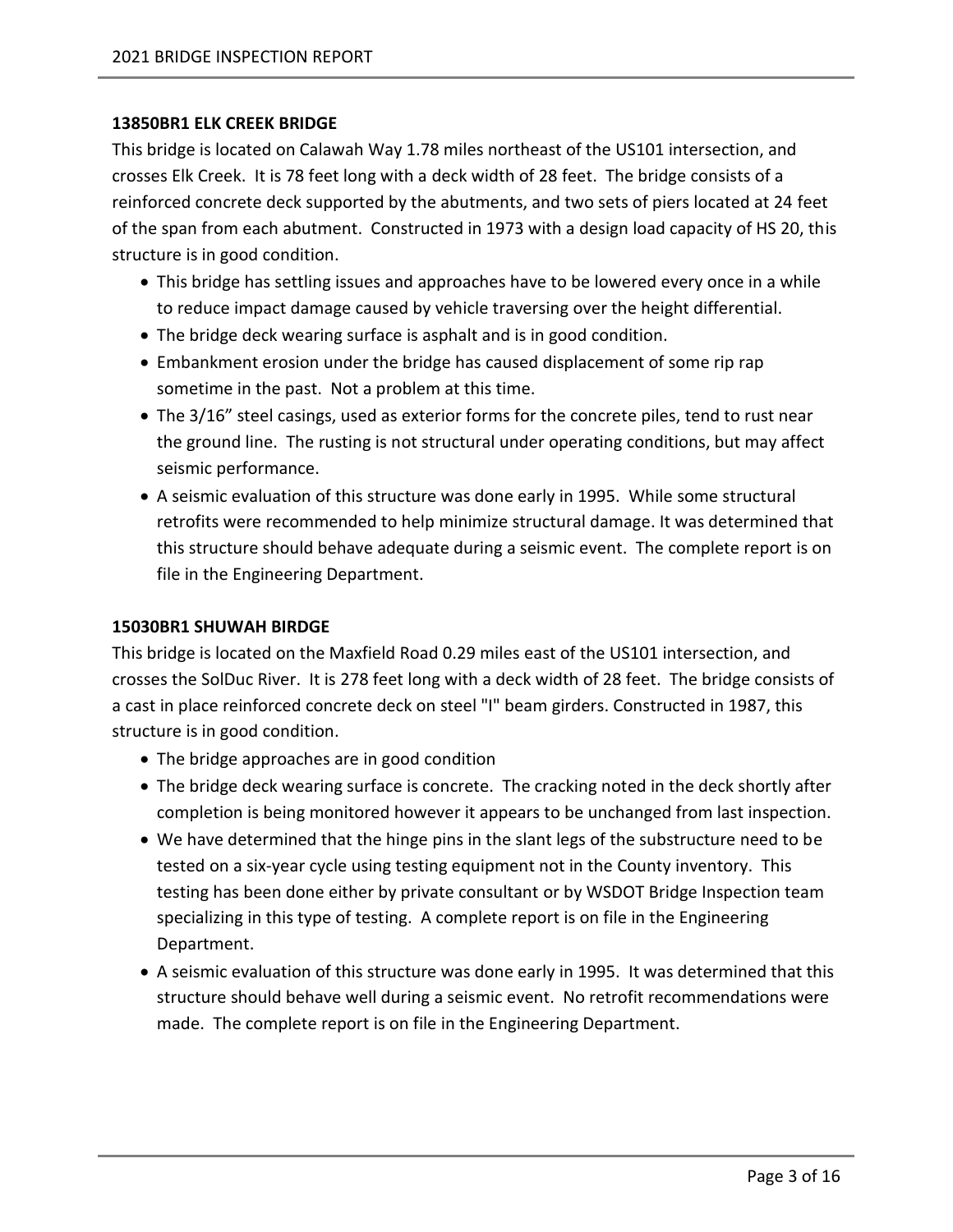## <span id="page-6-0"></span>**15570BR1 LAKE CREEK BRIDGE**

This bridge is located on the Lake Pleasant Road 0.38 miles north of the US101 intersection, and crosses Lake Creek. It is 98 feet long with a deck width of 28 feet. The bridge consists of decked bulb "T" girders supported on pile founded concrete abutments. Constructed in 1993, with a load capacity of HS-25, this structure is in very good condition.

- Both approaches are in good condition.
- Surfacing is asphalt and is in good condition.
- This bridge was designed to meet the seismic design criteria of the time and should behave well during a seismic event.

## <span id="page-6-1"></span>**15610BR1 LAKE CREEK BRIDGE**

This bridge is located on Peterson Street 0.28 miles north of the US101 intersection, and crosses Lake Creek. It is 57 feet long with a deck width of 22 feet. The bridge consists of wood stringers supported on pile bents. Maximum span length is 19 feet. Decking is Armco plate. Constructed in 1958, the bridge is currently open only to pedestrian traffic.

- Both approaches are in good condition.
- The bridge deck wearing surface is asphalt, and is in reasonably good condition.
- The abutment retaining walls exhibit deterioration in areas but are in satisfactory condition for the bridge's current use.
- The downstream end of one of the pile caps sounds hollow and shows slight signs of fiber crushing. There is also indication of past ant infestation. Neither deficiency poses a problem for pedestrian use.
- No seismic evaluation has been made on this structure however timber structures of this type are expected to perform satisfactorily during a seismic event.

# <span id="page-6-2"></span>**17550BR1 SWAN BAY BRIDGE**

This bridge is located on the Swan Bay Road 0.13 miles south of the Hoko Ozette Road intersection, and crosses the Big River. It is 78 feet long with a deck width of 28 feet. The bridge consists of a single span of glue laminated pressure treated timber girders on a pile foundation. Constructed in 1983, with a design load capacity of HS 20, this structure is in good condition.

- Both the east and west bridge approaches are in good condition with a small amount of subsidence noted at both abatements.
- The bridge deck wearing surface is asphalt and is in satisfactory condition. Some full deck width transverse cracking is evident however there does not appear to be any leakage through the deck at this time.
- The bridge rail system is in good condition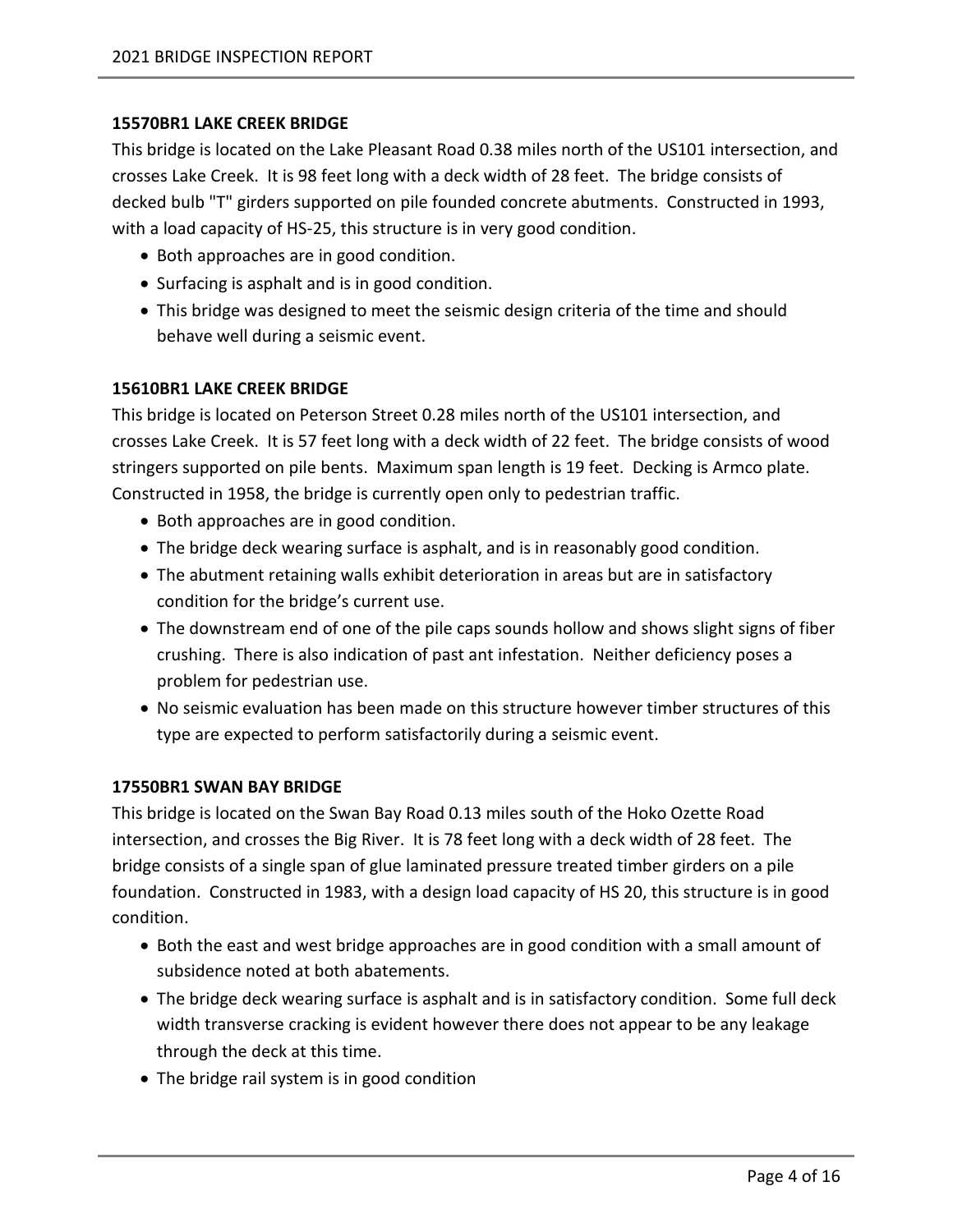• No seismic evaluation has been made on this structure however timber structures of this type are expected to perform satisfactorily during a seismic event.

## <span id="page-7-0"></span>**17700BR1 NICHOLS BRIDGE**

This bridge is located on the Nichols Road 0.07 miles north of the Hoko Ozette Road intersection, and crosses the Big River. It is 120 feet long with a deck width of 24 feet. The bridge consists of a single span of prestressed concrete decked bulb "T" girders supported on galvanized steel cased reinforced concrete piling. Constructed in 2011 with a design load capacity of HS 25, this structure is in like-new condition.

#### <span id="page-7-1"></span>**18670BR1 CHARLEY CREEK BRIDGE**

This bridge is located on the Charley Creek Road 0.65 miles north of the SR112 intersection, and crosses Charley Creek. It is 31 feet long with a deck width of 22 feet. The bridge consists of a single span of pressure treated timber stringers on a treated timber foundation. Constructed in 1947 and rehabilitated in 1984 to a design load capacity of H 15, this structure is in fair condition.

- Both bridge approaches are in good condition. High flows have caused the creek to scour under end walls in the past. This scour was repaired by Clallam County's District 3 Maintenance Crews in 2011. Minor scour is evident since that time.
- The bridge deck wearing surface is asphalt and is in satisfactory condition. Some transverse cracking is evident. Cracks have been sealed. This will be an ongoing maintenance item.
- The bridge rail system is in good condition.
- The outermost stringers have hollow, rotted spots where the old curb and rail were attached however the rate of deterioration in these areas should diminish with the additional protection from moisture intrusion provided by the glued laminated deck now in place. Will monitor.
- Both abutment pile caps have rotten centers. The pile cap of abutment 2 is beginning to bulge, with about a 2" shell of good wood.
- No seismic evaluation has been made on this structure however timber structures of this type are expected to perform satisfactorily during a seismic event.

#### <span id="page-7-2"></span>**18760BR1 WEEL BRIDGE**

This bridge is located on the Weel Road 0.39 miles east of the SR112 intersection, and crosses the Clallam River. It is 102 feet long with a deck width of 15 feet. This bridge consists of a 62 foot long riveted steel plate girder main span with 20 foot long pressure treated, longitudinal nail laminated timber approach spans at each end, all supported on pile foundations. Moved to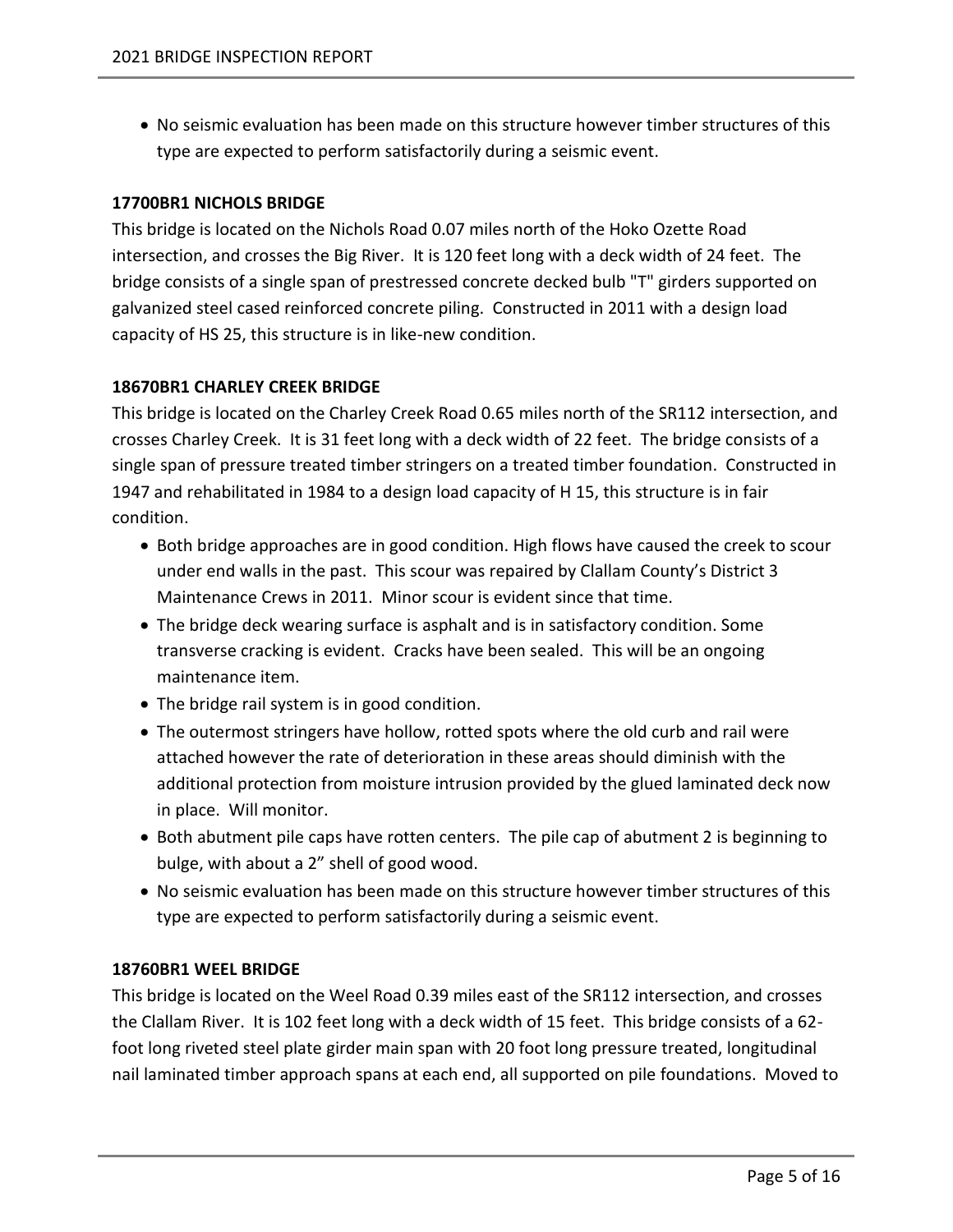its present location in 1969, it is currently rated at H 15, and is in satisfactory condition but is posted with a load restriction.

- Both bridge approaches require ongoing maintenance due to the skew of the bridge relative to the river. To eliminate this, a much longer span would be needed.
- The bridge deck wearing surface is asphalt and exhibits extensively spalled alligator cracking. Longitudinal cracking runs almost the full length of the deck in the south wheel track. Full deck width transverse cracking is evident at each transverse deck joint. The deck is not well attached to the floor beams. Most of the attachment clips hang loose however it appears that this condition has existed since the structure was reconstructed in its present location. The bridge rail and posts are in satisfactory condition.
- Timber substructure appears to be in satisfactory condition.
- High water conditions have eroded embankment from behind the rip rap protecting the east abutment. Structure stability has not been affected. Additional rip-rap has been placed behind, and upstream of the southwest corner of the west abutment, however this is a short-term solution. We are currently exploring more permanent solutions for this problem and will continue to monitor.
- The riveted steel plate girder is very old and suffers from section loss due to advanced corrosion that probably began before the structure was moved to the present site. The superstructure was sandblasted and repainted in 2000. This section loss is the reason for the load restriction.
- A seismic evaluation of this structure was done early in 1995. It was determined that this structure may not behave well during a seismic event. Several retrofit recommendations have been made. The complete report is on file in the Engineering Department.
- Bloedel Donovan owns substantial timber lands beyond the bridge. They performed a structural analysis and temporary strengthening of the bridge in late 2013 in order to log most of their holdings. The temporary strengthening is planned to be removed but was in place as of October 2020.

## <span id="page-8-0"></span>**19400BR1 CLALLAM SLOUGH BRIDGE**

This bridge is located on east Frontier Street 0.19 miles northeast of the SR112 intersection, and crosses the Clallam Slough. It is 60 feet long with a deck width of 22 feet. The bridge consists of pressure treated timber stringers on pile foundations. Maximum span length is 15 feet. The decking is Armco plate. Constructed in 1959, this bridge is currently rated at H 15 and is in satisfactory condition.

- Both bridge approaches are in good condition.
- The bridge deck wearing surface is asphalt and exhibits a moderate amount of full deck width transverse cracking. Seepage through the deck is extensive. Sealing of these cracks is an ongoing maintenance activity.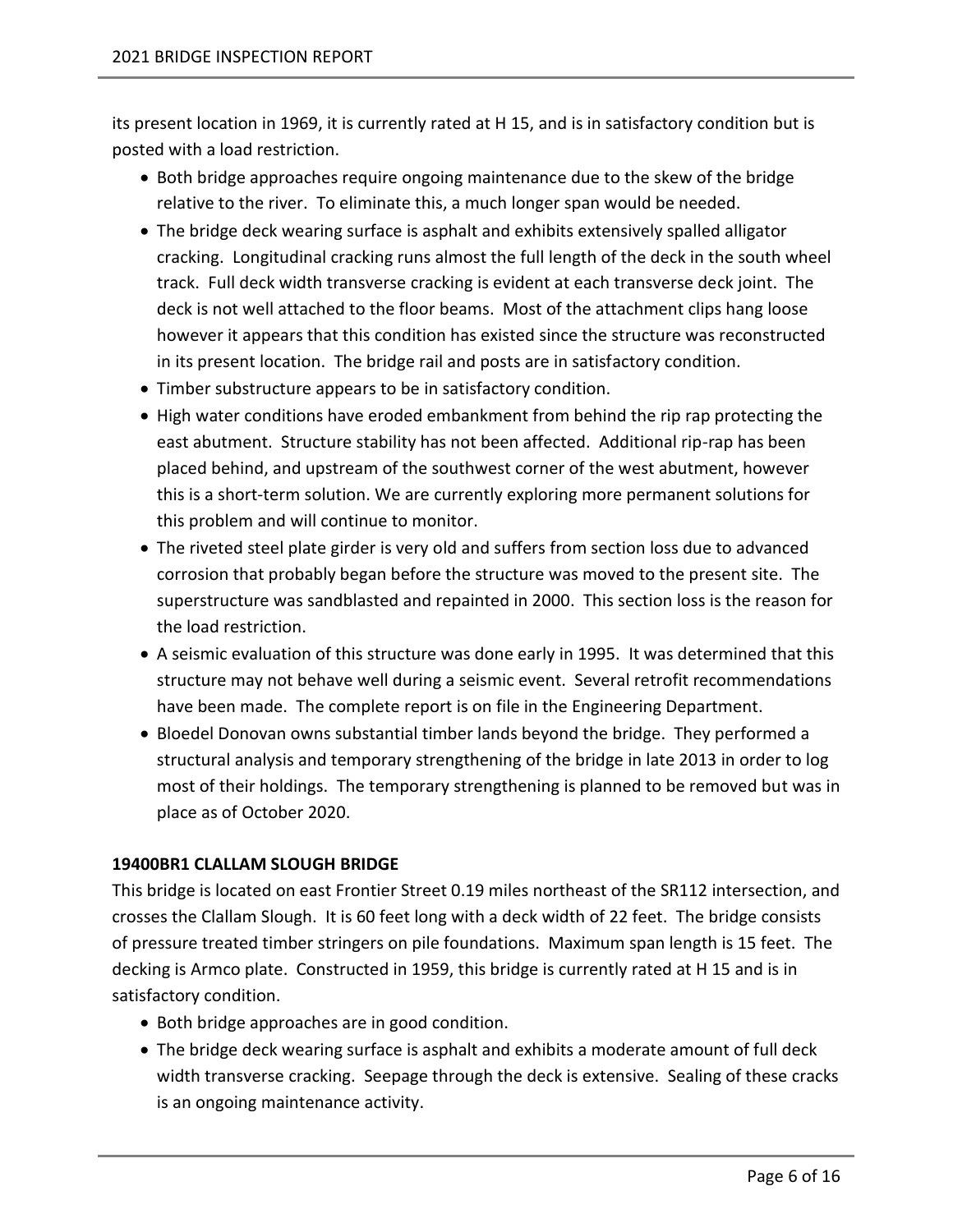- The old curb and rail were replaced with new curb and rail posts in 1999. In December of 2001, the existing bridge rail system was retrofitted with thrie beam and approach rails.
- Exposed sections of the abutment retaining walls exhibit moderate deterioration. Scour has been, and will continue to be a problem, especially at the east abutment. Rip-rap has been placed on the northeast, southeast, and southwest corners of the bridge as part of CRP-1003.
- The substructure is in satisfactory condition. Extensive leakage through the deck allows wetting of the wood members which contributes to more rapid deterioration than if they remained dry.
- No seismic evaluation has been made on this structure however timber structures of this type are expected to perform satisfactorily during a seismic event.
- Grant funding for replacement has been secured with planned construction in 2023.

# <span id="page-9-0"></span>**19400BR2 LIGHTHOUSE BRIDGE**

This bridge is located on East Frontier Street 0.44 miles northeast of the SR112 intersection, and crosses the Clallam River. It is 163 feet long with a curb-to-curb deck width of 28 feet. The bridge consists of two equal spans of glue laminated beams supported on cast in place concrete piling with concrete pile caps. Decking is 32' x 3' 1 1/2" x 6 3/4" glue laminated panels covered by an impermeable membrane and asphalt concrete pavement. Constructed in 1995, this bridge is currently rated at HS 25, and is in good condition.

- Both bridge approaches are in good condition
- The deck wearing surface is asphalt, and is in good condition.
- This bridge supports both the gravity outfall line from the sewer treatment plant as well as potable water.

## <span id="page-9-1"></span>**22990BR1 SALT CREEK BRIDGE**

This bridge is located on the Crescent Beach Road 3.15 miles northeast of the SR112 intersection, and crosses Salt Creek. A new deck and guardrail system was installed in 2006, as well as enhancements to the stringers, pier caps, and approaches. It is 133 feet long and has a curb-to-curb deck width of 34 feet. The bridge consists of timber stringers supported on pile foundations. Maximum span length is 19 feet. Decking consists of 6-3/4" thick glulam wood panels. After being re-constructed in 2006, the bridge is rated at H 15, and is in good condition.

- Both bridge approaches are in good condition.
- The bridge deck wearing surface is asphalt and is in good condition.
- The bridge rails, and posts are in new condition.
- The pilings are in good condition, and pile caps have been reinforced.
- No seismic evaluation has been made on this structure however timber structures of this type are expected to perform satisfactorily during a seismic event.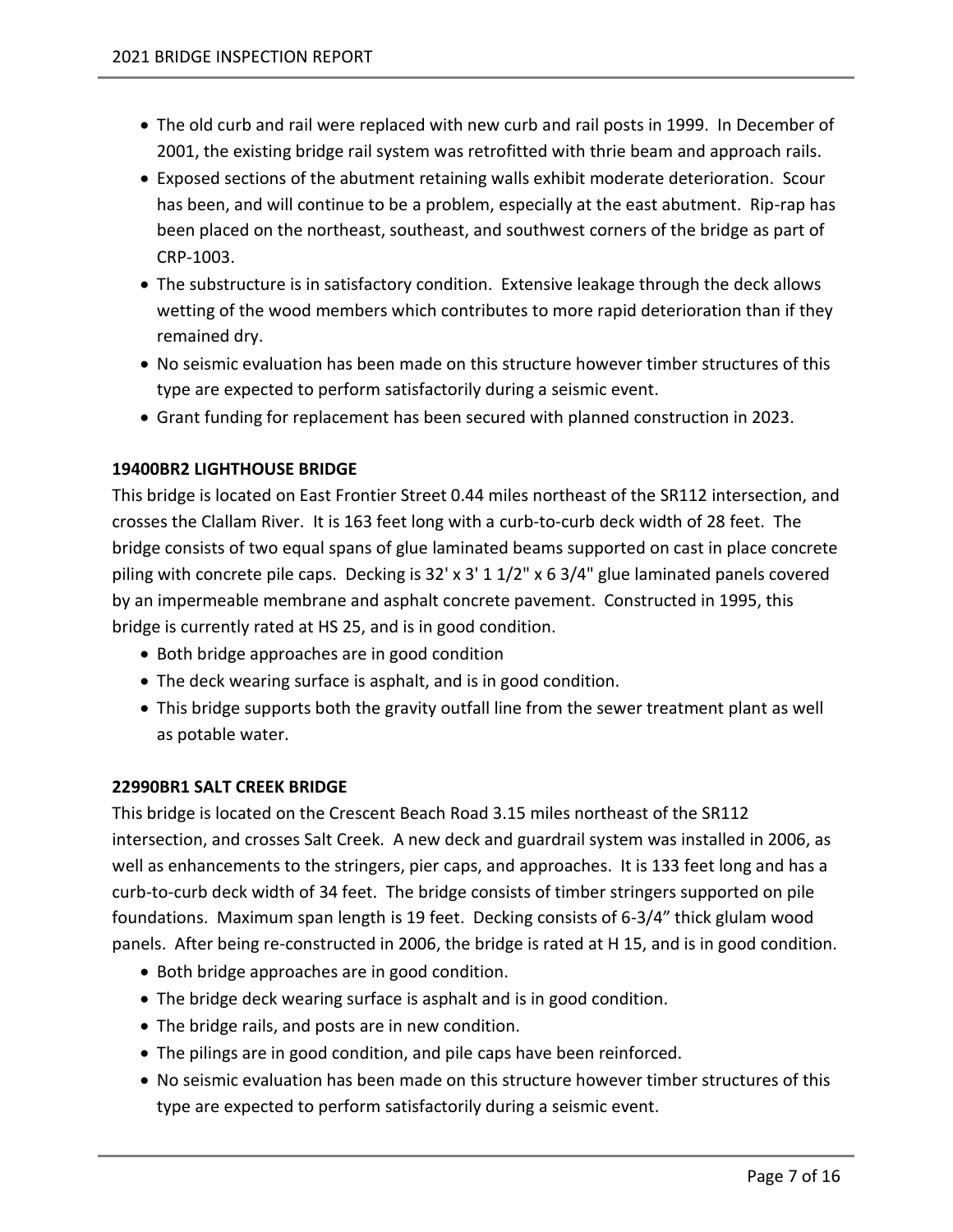#### <span id="page-10-0"></span>**22990BR2 SALT CREEK BRIDGE**

This bridge is located on the Camp Hayden Road 0.40 miles north of the SR112 intersection, and crosses Salt Creek. It is 103 feet long with a curb-to-curb deck width of 34 feet. The bridge consists of glue laminated wood stringers supported on cast-in-place concrete pile foundations. Constructed in 1996, this bridge is rated at HS 25 and is in like-new condition.

- Both bridge approaches are in good condition.
- The bridge deck wearing surface is asphalt and is in good shape.
- This bridge was designed to meet the seismic design criteria of the time and should perform well during a seismic event.

#### <span id="page-10-1"></span>**24250BR1 INDIAN CREEK BRIDGE**

This bridge is located on the Lake Aldwell Road 0.10 miles north of the US01 intersection, and crosses Indian Creek. It is 60 feet long with a curb-to-curb deck width of 28 feet. This bridge consists of a single span of pressure treated, glue laminated timber stringers with an asphalt covered, glue laminated timber deck and is supported on a concrete spread footing. Constructed in 1992, with a design load rating of HS 20, this structure is in good condition.

- Bridge deck drainage scuppers need to be washed out periodically. Debris build up sometimes restricts drainage and causes a minor amount of water to pond on the deck.
- Bridge is in good condition.
- In 1996, we noticed that the main flow of Indian creek was impacting the west abutment. Although not threatening to the stability of the structure itself, the flow was causing a scour hole to form at the downstream end of the bin wall. In March of 1997, we placed a riprap groin just upstream of the bridge, extending from the west bank. This relocated the main flow of Indian creek more towards the center of the main channel and away from the bin wall. So far, the re-directed flow has scoured some of the gravel bar that had formed in the center of the creek. The 2004 inspection indicated that the groin was relocating the flow as planned. During 2011, the National Park Service has permanently drained Lake Aldwell reservoir by demolishing the Elwha Dam. This reservoir level possibly controls the gradient of Indian Creek in the area of the Indian Creek bridge. Scour caused by this possible change in gradient could be an issue as this bridge is supported on spread footings.
- No seismic evaluation has been made on this structure however timber structures of this type are expected to perform satisfactorily during a seismic event.

#### <span id="page-10-2"></span>**30000BR1 ELWHA RIVER BRIDGE**

This bridge is located on the Elwha River Road 0.94 miles east of the intersection of SR112. The bridge consists of a three span, cast-in-place post tensioned box girder constructed using the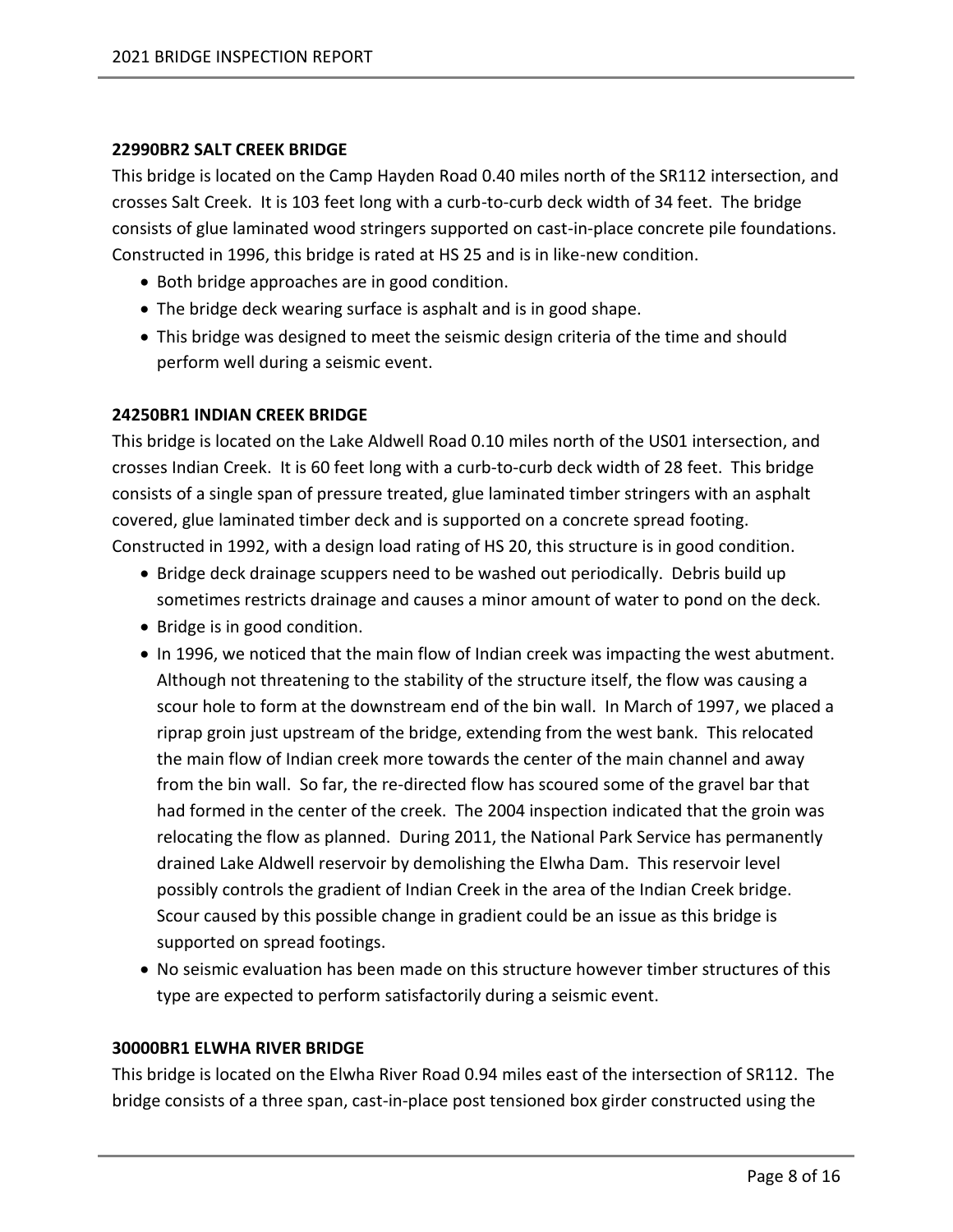balanced cantilever technique and has a design capacity of HS-25/HL-93. The bridge is supported on reinforced concrete columns integral with reinforced concrete filled drilled shafts. Deck cracking due to post tensioning and construction loads was successfully sealed following construction with an epoxy based sealer with a silica sand surfacing. The bridge was opened on September 25th, 2009. The bridge is in like-new condition.

## <span id="page-11-0"></span>**30380BR1 LITTLE RIVER BRIDGE**

This bridge is located on the Olympic Hot Springs Road 0.24 miles southeast of the US101 intersection, and crosses the Little River. It is 70 feet long with a deck width of 28 feet. The bridge consists of a single span of prestressed, post-tensioned concrete decked bulb "T" girders on a pile foundation. Constructed in 1986 with a design load capacity of HS 20, this structure is in good condition.

- Minor subsidence is noted in both bridge approaches.
- The bridge deck wearing surface is asphalt and is in good condition.
- The old grout on the concrete bull rail and under the bridge railing base plates is disintegrating.
- A seismic evaluation of this structure was done early in 1995. It was determined that this structure should behave well during a seismic event. The complete report is on file in the Engineering Department.

## <span id="page-11-1"></span>**31030BR1 BLACK DIAMOND BRIDGE**

This bridge is located on the Black Diamond Road at milepost 4.43, and crosses US101. It is 139 feet, 9 1/2 inches long with a deck width of 39 feet, 4 1/2 inches. Spread footings support prestressed concrete girders with a cast-in-place concrete deck, and Jersey type traffic barriers. Constructed in 1997 / 98, the Washington State Department of Transportation owns the bridge and is responsible for the inspection and maintenance of this structure.

• Both bridge approaches are in good condition.

## <span id="page-11-2"></span>**41770 BR1 BLUEWATERS BRIDGE**

This "bridge" is located on Marmot Loop 6.295 miles south of US101. Part of a county road acquired from the National Forest Service in the 1970's. The bridge crosses a tributary of the east fork of Siebert Creek. The structure was replaced in 2006 with a 20-foot diameter, 52-foot long aluminum ribbed structural plate culvert. Culverts 20 feet in diameter and larger are considered bridges for the purposes of Washington State's Bridge Inventory Program.

• The approaches to the bridge were enhanced by widening the lanes to 12' (the bridge now carries 2 lanes of traffic). Guardrail and Hilfiker retaining walls were added to achieve the additional width. There is 28 feet width from guardrail face to guardrail face.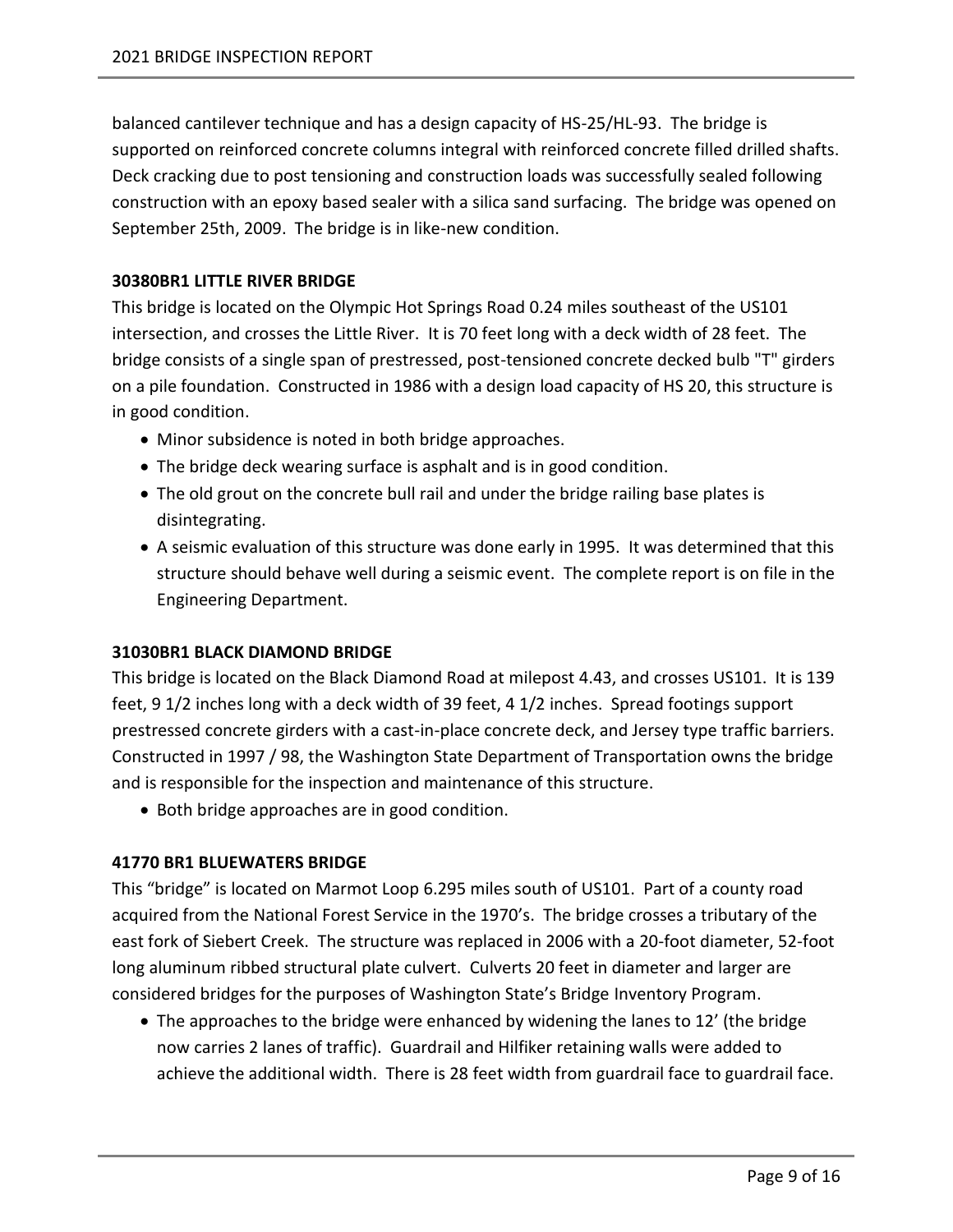A repair was accomplished during the original construction that utilizes spiral nail tieback system for a portion of the retaining wall.

- The stream bed of the creek was reconstructed inside the culvert by burying the culvert 40% to 50% below the pre-existing stream bed elevation.
- The structure was built with some distortion to the cross section but is in otherwise likenew condition.

# <span id="page-12-0"></span>**43770BR1 CANYON CREEK BRIDGE**

This bridge is located on Fish Hatchery Road 4.20 miles south of the US101 intersection with Taylor Cut-off Road, and crosses Canyon Creek. It is 80 feet long with a deck width of 28 feet. The bridge consists of a single span of prestressed concrete decked bulb "T" girders supported on a concrete spread foundation founded on rock. Constructed in 1985 with a design load capacity of HS 20+, this structure is in good condition.

- The south bridge approach exhibits minor subsidence across both lanes.
- The bridge deck wearing surface is asphalt and is in good condition.
- The bridge rail system is in good condition, however the cast in place concrete curb shows cracks at several locations.
- The bottom flange of the decked bulb "T" girders exhibits cracking at the center of the span. 1990 state inspection report says "Bottom flange of decked bulbed tee girders shows cracking at the center of the span at diaphragm. Monitor."
- A seismic evaluation of this structure was done early in 1995. It was determined that this structure should behave well during a seismic event. The complete report is on file in the Engineering Department.
- In 2015, Washington State Fish and Wildlife completed a fish ladder under and adjacent to the north footing and their Geotechnical Engineer monitored the rock during excavation. An agreement between Clallam County and WDFW has been executed to deal with possible damages to the bridge during construction and in the future.
- The northeast bridge approach shows minor subsidence at guardrail. Probably cause by undermining at the bin wall footing. This undermining was corrected by WDFW during their fish ladder work.

## <span id="page-12-1"></span>**47530BR1 SCHOOLHOUSE BRIDGE**

This bridge is located on E. Anderson Road 4.50 miles north of US101, and crosses the Dungeness River. It is 198 feet long with a deck width of 24 feet. The bridge consists of a cast in place reinforced concrete box beam supported on concrete piers and pile abutments. Constructed in 1964 with a design load capacity of H 15, this structure is in good condition.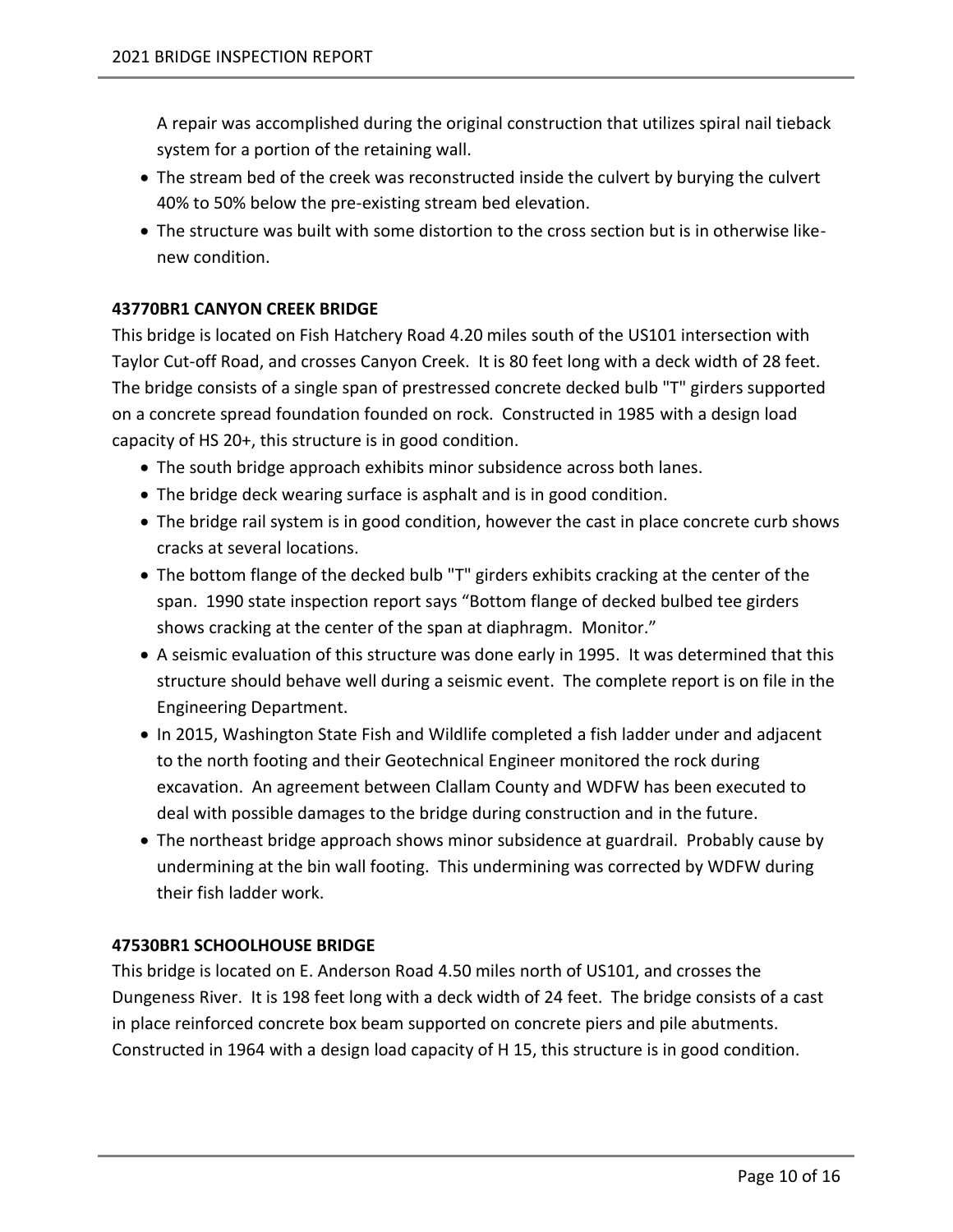- Both of the bridge approaches are in good condition. Both continue to exhibit a tendency to subside. Subsidence at the approach/abutment interface creates a crack, which needs to be sealed periodically.
- The wearing surface on the bridge is the cast-in-place concrete and although exhibiting some wear and cracking, is in good shape. A deck seal was performed by County crews in the summer of 2012 using epoxy based material followed by silica sand.
- The bridge rail system is in good condition.
- A seismic evaluation of this structure was done early in 1995. It was determined that this structure may not behave well during a seismic event. The complete report is on file in the Engineering Department.

# <span id="page-13-0"></span>**91460BR1 LITTLE HOKO RIVER BRIDGE**

This bridge is located on the Hoko Ozette Road 0.72 miles south of the SR112 intersection, and crosses the Little Hoko River. It is 89 feet long with a deck width of 34 feet. The bridge consists of a single span of prestressed concrete decked bulb "T" girders supported on pile foundations. Constructed in 1968 with a design load capacity of HS-20, this structure is in good condition.

- The bridge deck wearing surface is concrete and is in good condition.
- The bridge rail system is in good condition.
- An embankment reinforcement project done in 1994 has stabilized the embankment erosion that was occurring under this structure during high water events. No evidence of erosion has been noted since the project was completed.
- A seismic evaluation of this structure was done early in 1995. It was determined that this structure should behave well during a seismic event. The complete report is on file in the Engineering Department.

## <span id="page-13-1"></span>**91460BR2 HOKO RIVER BRIDGE**

This bridge is located on the Hoko Ozette Road 7.03 miles southwest of the SR112 intersection, and crosses the Hoko River. It is approximately 150 feet long with a deck width of 26 feet. The bridge consists of three spans: The west span is a prestressed concrete bulb "T" girder with cast in place concrete deck 85 feet long. The bridge is supported by 2 reinforced concrete abutments founded on spread footings and two interior reinforced concrete piers founded on spread footings. All footings are founded on rock. This bridge was constructed in 1957, with a design load rating of HS 20 and is in good condition.

- The east bridge approach is in satisfactory condition.
- The west bridge approach exhibits alligator cracking, and pumping in some areas near the bridge abutment. There has been some patching done here in the past and it appears that continued patching will be necessary.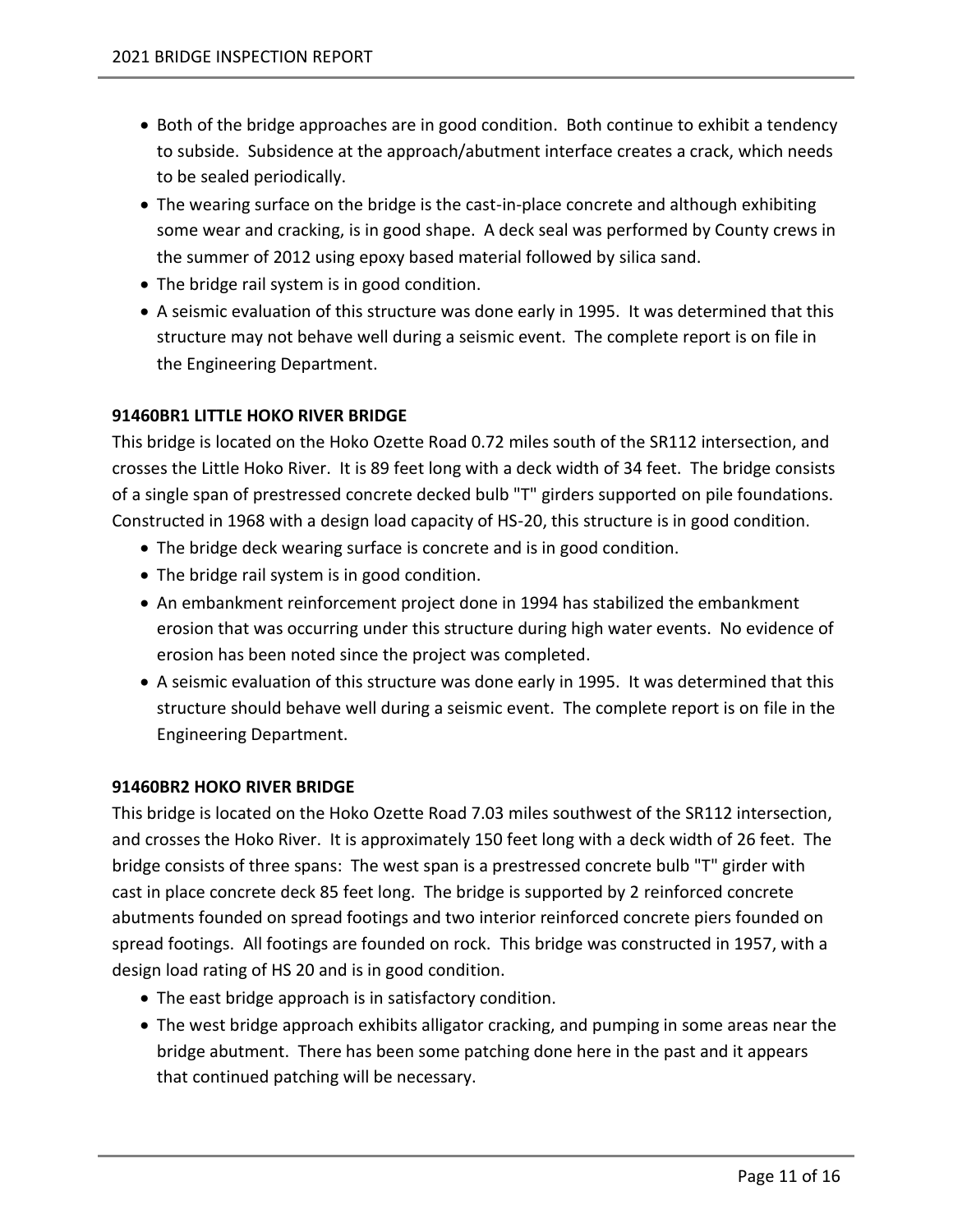- The bridge deck wearing surface is the cast-in-place concrete deck and is in good condition, although worn to the aggregate throughout.
- A thrie beam retrofit rail system and new end sections was installed in December of 2001.
- The deck joint seals have failed, and should be replaced. To compensate for the lack of seals, the debris (dirt) that accumulates around the beam seats should be removed on a yearly basis to prevent corrosion of the seats.
- The steep embankments under the bridge make maintenance work, and cleaning of the bridge difficult. Installation of a cable restraint system, to which the workers may attach their safety harnesses, was installed in 2002.
- A seismic evaluation of this structure was done early in 1995. It was determined that this structure may not behave well during a seismic event. The complete report is on file in the Engineering Department.

# <span id="page-14-0"></span>**91460BR3 BIG RIVER BRIDGE**

This bridge is located on the Hoko Ozette Road 12.90 miles southwest of the SR112 intersection, and crosses the Big River. It is 124 feet long with a deck width of 26 feet. The bridge consists of a post tensioned reinforced concrete slab supported on pile foundations. Constructed in 1971 with a design load capacity of HS 20, this structure is in good condition.

- Both approaches are in good condition.
- The bridge deck wearing surface is BST placed in the summer of 2012 over concrete and is in good condition.
- The bridge rail system is in satisfactory condition.
- The bridge substructure consists of cast-in-place concrete piling. The visible steel shell of the piling has a tendency to rust in the wet / dry zone of the stream. While this steel shell is not designed to be a structural part of the piling, it would probably perform a function similar to spiral reinforcing, during a seismic event.
- A seismic evaluation of this structure was done early in 1995. It was determined that this structure should behave well during a seismic event. The complete report is on file in the Engineering Department.

## <span id="page-14-1"></span>**91460BR4 TROUT CREEK BRIDGE**

This bridge is located on the Hoko Ozette Road 17.40 miles southwest of the SR112 intersection, and crosses Trout Creek. It is 51 feet long with a deck width of 22 feet. The bridge consists of pressure treated timber stringers supported on pile foundations. Constructed in 1957, it is rated at H 15 and is in functional condition.

- Both approaches look relatively good, but the north is starting to settle.
- The bridge deck wearing surface is asphalt and is exhibiting minor alligator cracking. In 1999 county maintenance crew removed and resurfaced part of the asphalt deck.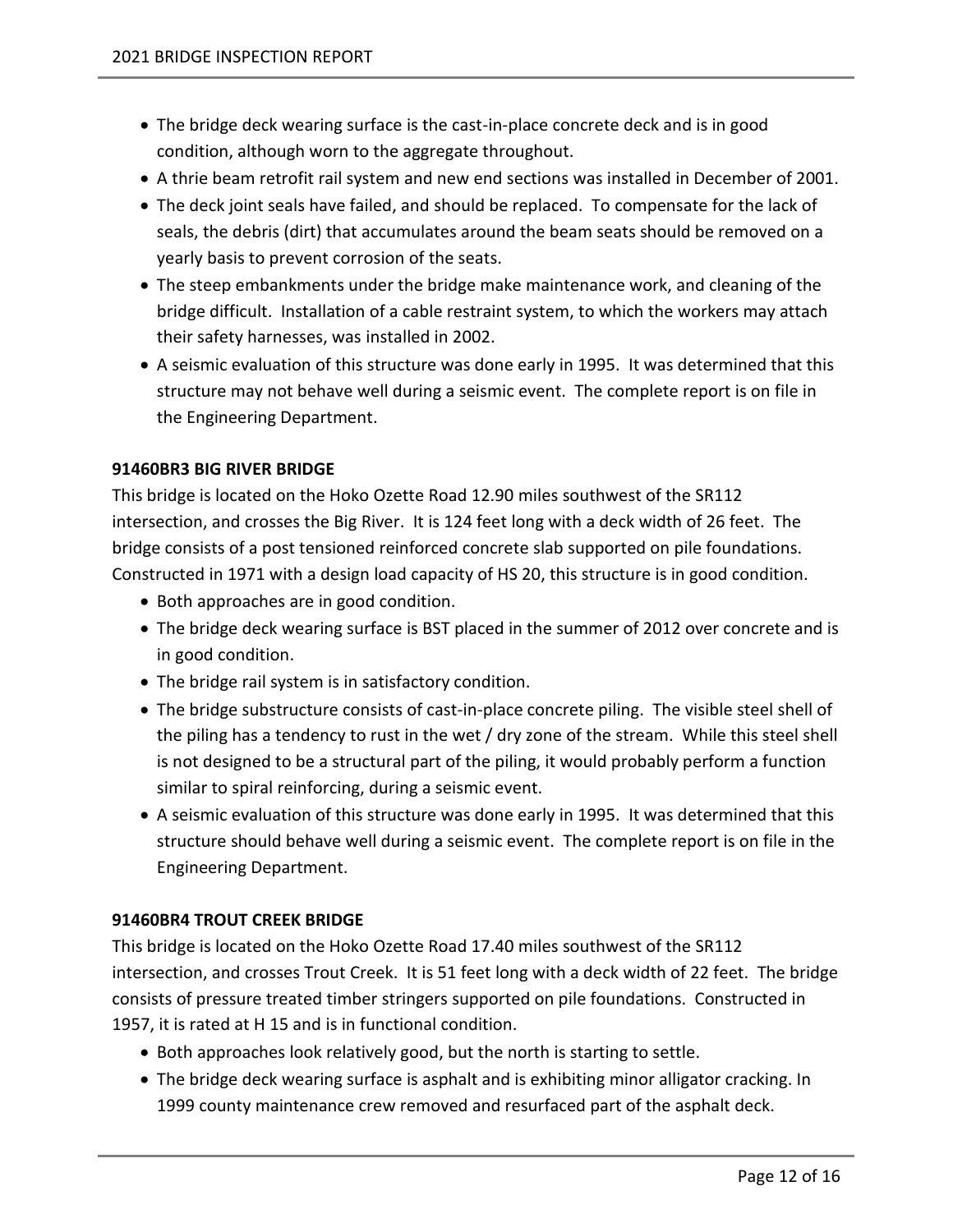- The posts and rails of the bridge rail system are in satisfactory condition but no not meet current standard.
- In 2010, WSDOT Bridge Maintenance crews worked at the east abutment to replace the pile cap and splice several piles that were rotted out. Most of the west abutment piles show some degree of core rot. However, the rest of the substructure as a whole appears to be in satisfactory condition.
- No seismic evaluation has been made on this structure however timber structures of this type are expected to perform satisfactorily during a seismic event.

# <span id="page-15-0"></span>**91460BR5 UMBRELLA CREEK BRIDGE**

This bridge is located on the Hoko Ozette Road 18.80 miles southwest of the SR112 intersection, and crosses Umbrella Creek. It is 126 feet long with a deck width of 28 feet. The bridge consists of a post tensioned reinforced concrete slab supported on a pile foundation. Constructed in 1971 with a design load capacity of HS 20, this bridge is in good condition.

- Both approaches are now surfaced with BST and are in good condition.
- The bridge deck wearing surface is BST placed in the summer of 2012 over concrete and is in good condition.
- The bridge rail system is in satisfactory condition.
- The bridge substructure consists of cast-in-place concrete piling. The visible steel shell of the piling is rusting heavily in wet / dry zone of the stream. While this steel shell is not designed to be a structural part of the piling, it would probably perform a function similar to spiral reinforcing, during a seismic event.
- A seismic evaluation of this structure was done early in 1995. It was determined that this structure should behave well during a seismic event. The complete report is on file in the Engineering Department.

#### •

## <span id="page-15-1"></span>**91460C88 HOKO-OZETTE 8.8 CULVERT**

This "bridge" is located on Hoko-Ozette Road 8.8 miles south of US112. The bridge crosses a tributary to Johnson Creek. The 28-foot diameter, 80-foot long ribbed steel structural plate culvert was installed in 2020. Culverts 20 feet in diameter and larger are considered bridges for the purposes of Washington State's Bridge Inventory Program.

## <span id="page-15-2"></span>**93110BR1 DRY CREEK BRIDGE**

This bridge is located on Edgewood Drive 1.88 miles east of the US101 intersection, and crosses Dry Creek. It is 38 feet long with a wood deck width of 36 feet. The bridge consists of pressure treated timber stringers supported on pile foundations. Constructed in 1957 with a design load capacity of H 15, this structure is in satisfactory condition. In 2001, the deck was raised and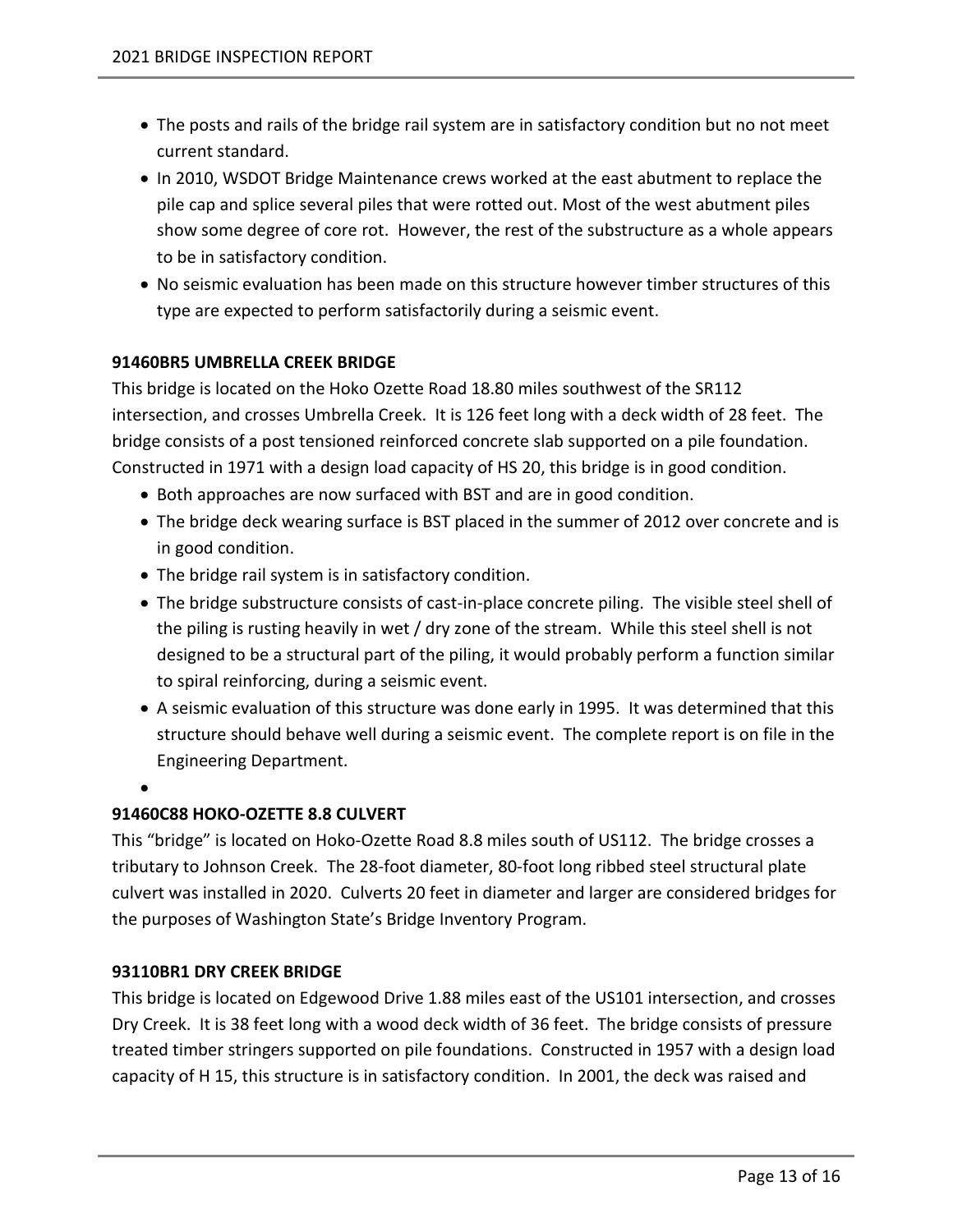placed on a superelevation to match the road in order to reduce the dead load. The wood deck was inspected and a new waterproof deck membrane was installed at that time.

- Both approaches are in good condition.
- The bridge deck wearing surface is asphalt and is in good condition.
- The bridge rails, and posts were replaced early in 2001.
- The substructure appears to be in satisfactory condition.
- No seismic evaluation has been made on this structure however timber structures of this type are expected to perform satisfactorily during a seismic event.

# <span id="page-16-0"></span>**94120BR1 MCDONALD CREEK BRIDGE**

This bridge is located on the Old Olympic highway 4.00 miles northeast of the US101 intersection, and crosses McDonald Creek. The bridge consists of a single span, pre-stressed concrete I-beam girders with cast-in-place deck. It is 144' long with a curb-to-curb width of 40'. The bridge has a design capacity of HL-93. The bridge is supported on reinforced concrete pier caps integral with reinforced concrete filled drilled shafts. The bridge was opened in May of 2018. The bridge is in like-new condition

## <span id="page-16-1"></span>**94120BR3 BURLINGAME BRIDGE**

This bridge is located on the Old Olympic Highway 7.38 miles northeast of the US101 intersection, and crosses the Dungeness River. It is 430 feet long with a deck width of 40 feet. The bridge consists of a three span, post-tensioned concrete box girder supported on four piers consisting of two, six-foot diameter drilled shaft columns per pier. Constructed in 1998/99 with a design load capacity of HS 25, this structure is in good condition with the exception of the approach slabs which have exhibited some settlement.

## <span id="page-16-2"></span>**94120BR4 SIEBERTS CREEK BRIDGE**

This bridge is located on the Old Olympic Highway 1.38 miles northeast of the US101 intersection, and crosses Siebert Creek. It is 274 feet long with a deck width of 40 feet. The bridge consists of three spans of pre-stressed concrete bulb "T" girders supported on two piers consisting of two, seven-foot diameter drilled shaft columns per pier. Constructed in 1997/98 with a design load capacity of HS 25, this structure is in good condition with the exception of the approach slabs which have exhibited some settlement.

## <span id="page-16-3"></span>**9500BR1 WARD BRIDGE**

This bridge is located on Woodcock Road 2.15 miles west of Sequim Dungeness Way, and crosses the Dungeness River. It is 406 feet long with a deck width of 29 feet. The bridge consists of three spans of pressure treated glue laminated timber stringers supported in the center by reinforced concrete piers on piles and on each end by pile foundations. The piers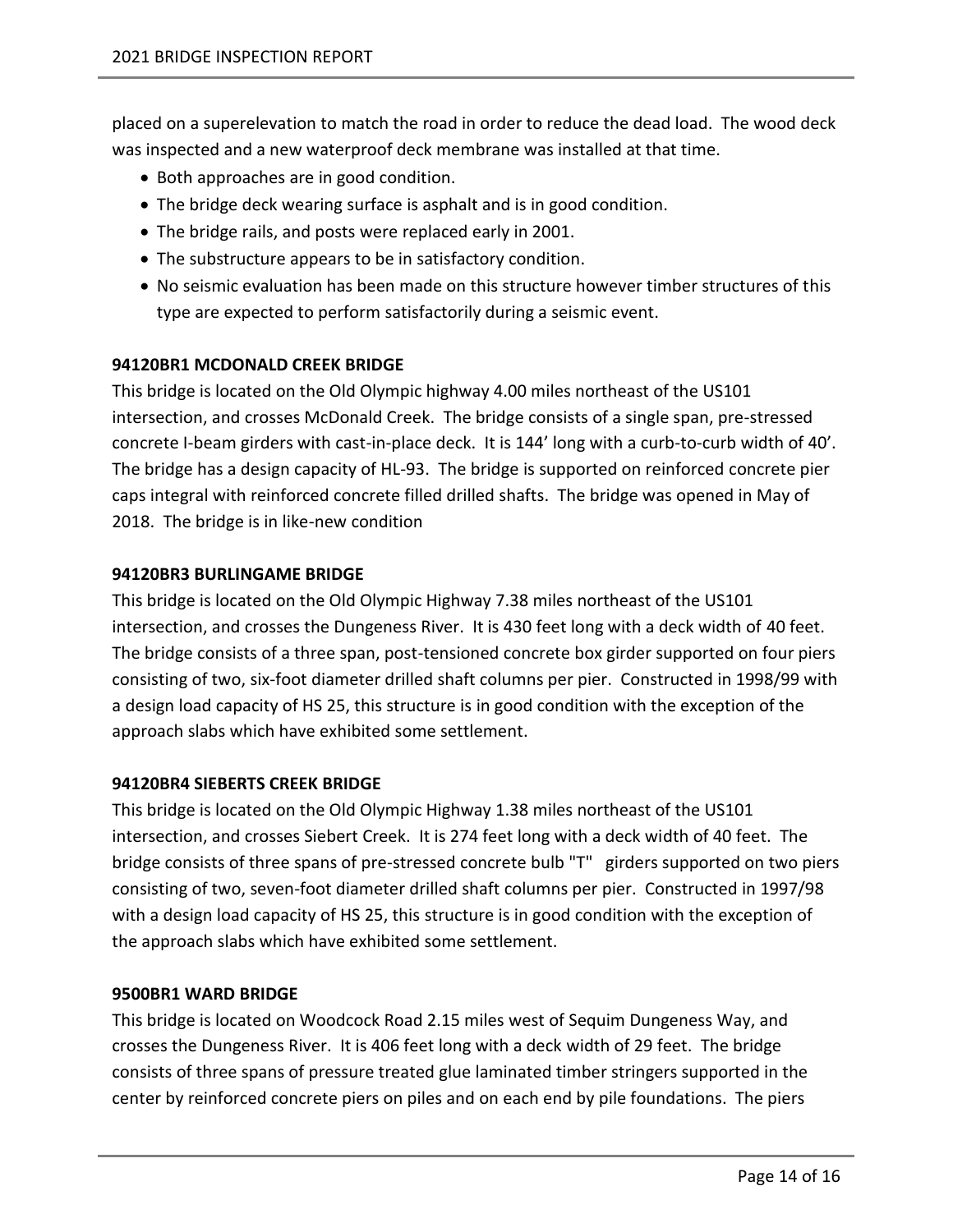were built in the 1930's and the current stringer/deck was constructed in 1977 with a design load capacity of HS 20, this structure is in good condition.

- Both road approaches were reconstructed with concrete in 2019 and are in like new condition.
- The bridge deck wearing surface is asphalt reinforced with Glasgrid, and is in like new condition. The asphalt surfacing was applied in 2019. This wearing surface is performing satisfactorily, but ongoing maintenance is expected to repair potholes and other cracking caused by the relatively flexible superstructure.
- The bridge rail system is in satisfactory condition. We are considering a project to remove, re-treat, and re-install the pedestrian railing in an effort to extend its useful life.
- The substructure appears to be in good condition. A scour protection project was done in 2019 in which each pier was excavated around to the depth of pile cap and armored with rip rap.
- While timber bridges have historically fared well during seismic events, some deficiencies in the width of the beam seats of the Ward bridge have been noted. A seismic retrofit of this structure was completed in September of 2004. The retrofit design was done by Berger ABAM, and should minimize the deficiencies noted in the seismic evaluation report.

# <span id="page-17-0"></span>**95250BR2 MEADOWBROOK BRIDGE**

This structure is located on Sequim Dungeness Way 4.80 miles north of the US101 intersection, and crosses Meadowbrook Creek. It is 19 feet long with a deck width of 26 feet. The bridge consists of a single span of pressure treated timber stringers supported on pile foundations. Constructed in 1961 with a design load capacity of H 15, this structure is in satisfactory condition, but is posted with a load restriction.

- Both bridge approaches are in good condition.
- The bridge deck wearing surface is asphalt and is in satisfactory condition with minor alligator and longitudinal cracking noted.
- The bridge rails, and posts are in satisfactory condition.
- Substructure appears to be in satisfactory condition.
- No seismic evaluation has been made on this structure however timber structures of this type are expected to perform satisfactorily during a seismic event.

## <span id="page-17-1"></span>**95250BR3 MEADOWBROOK BRIDGE**

This structure is located on Sequim Dungeness Way 4.90 miles north of the US101 intersection, and crosses Meadowbrook Creek. It is 19 feet long with a deck width of 26 feet. The bridge consists of a single span of pressure treated timber stringers supported on pile foundations.